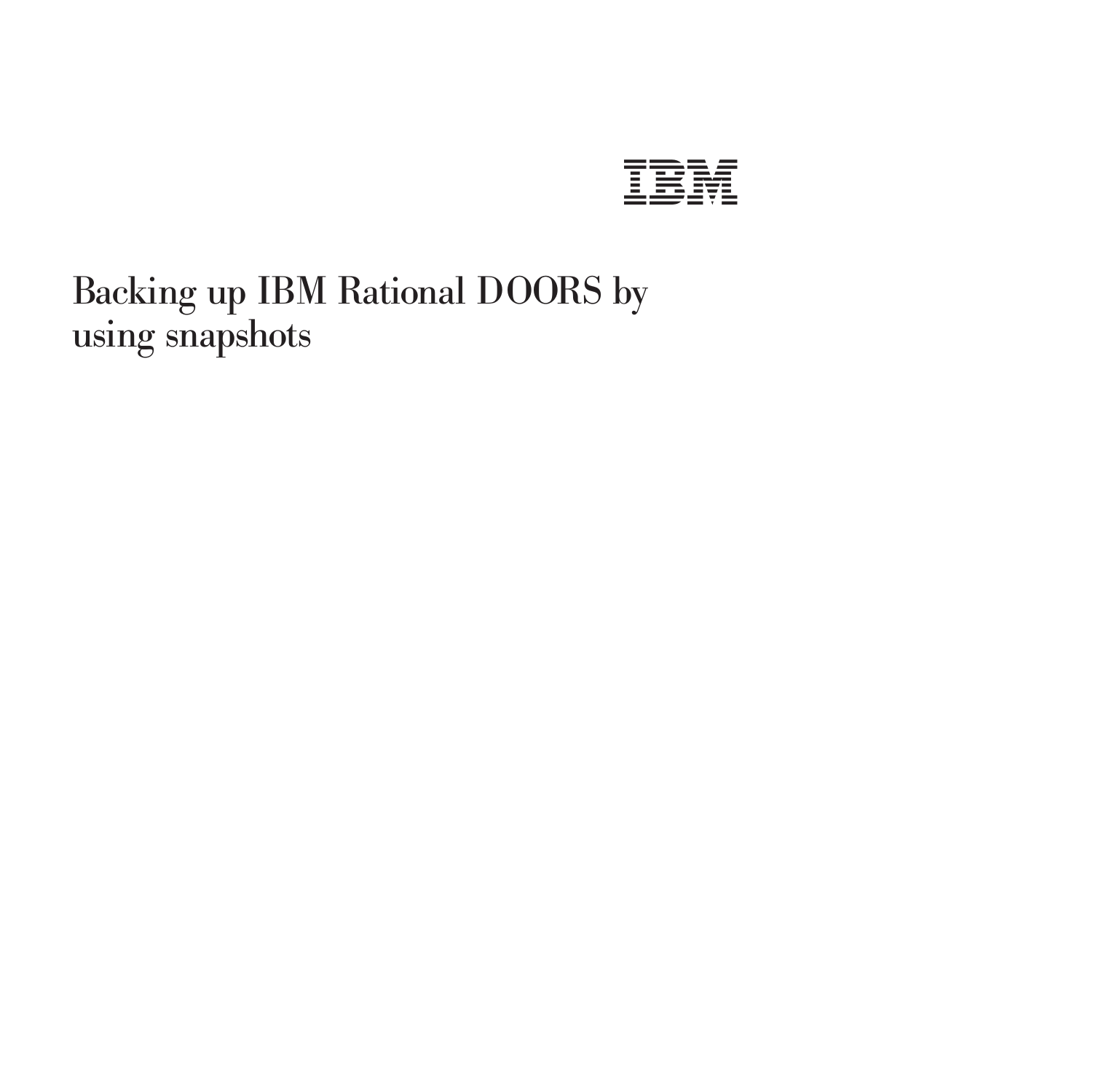**Note**

Before using this information, be sure to read the general information under ["Notices" on page 17.](#page-20-0)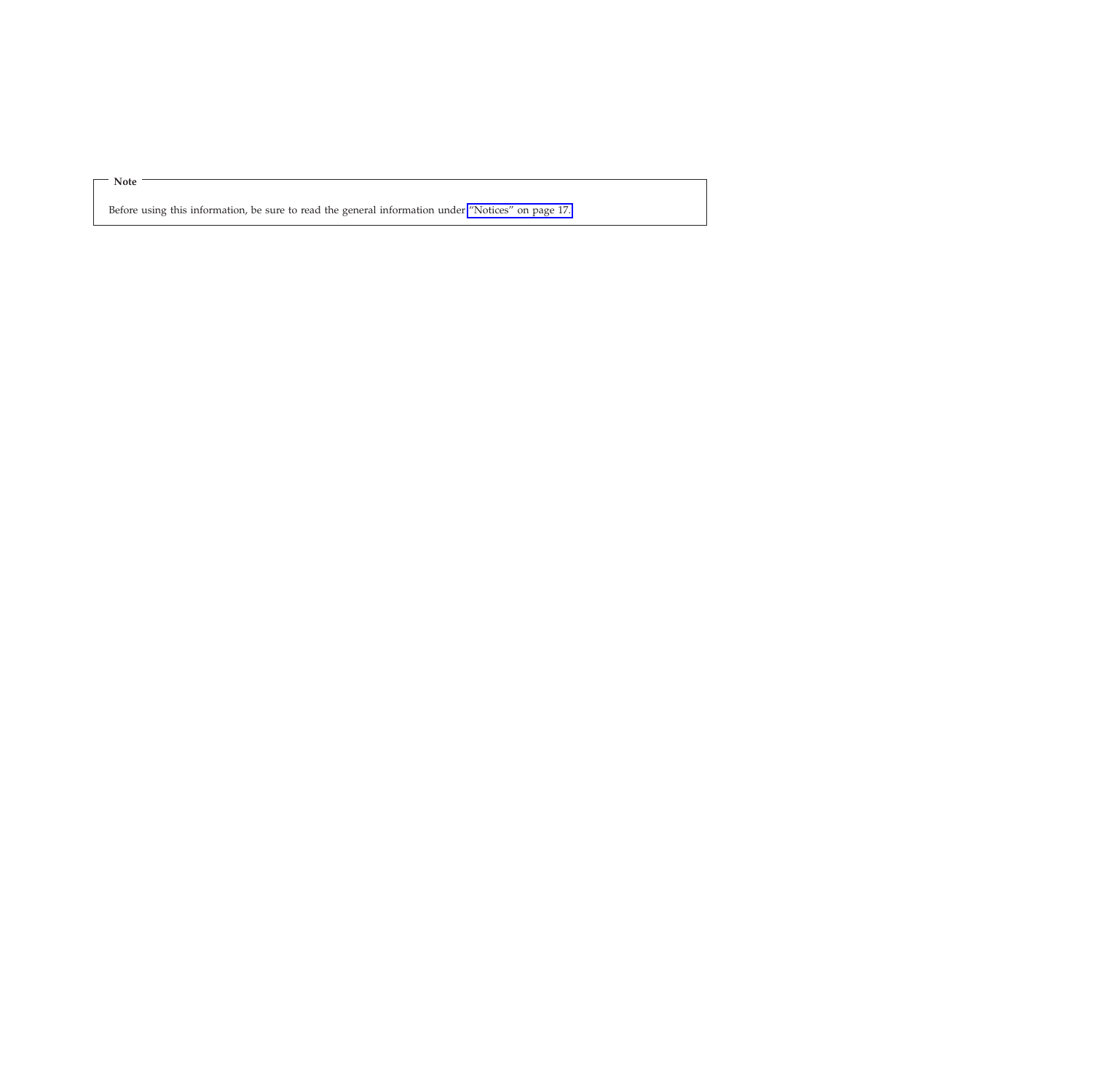# **Contents**

| Chapter 1. About this paper 1 Chapter 5. Backing up a Linux/HP-UX | database11            |
|-------------------------------------------------------------------|-----------------------|
| Chapter 2. Introduction 3                                         | Chapter 6. Summary 15 |
| Chapter 3. Backing up a Windows 2003                              |                       |
| database $\ldots$ , $\ldots$ , $\ldots$ , $\ldots$ , 5            | Notices 17            |
| <b>Chapter 4. Backing up a Solaris</b>                            |                       |
| database7                                                         |                       |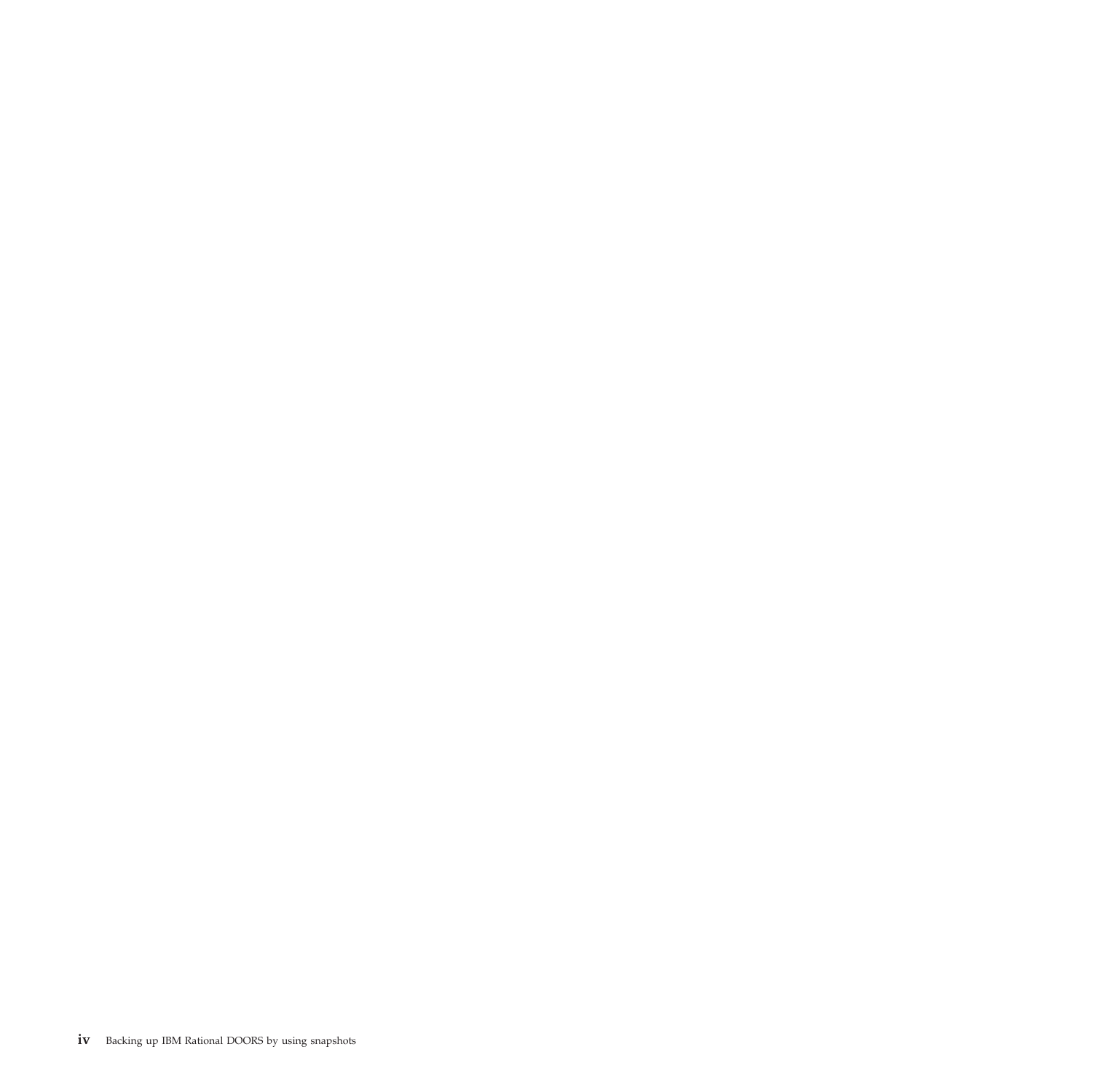# <span id="page-4-0"></span>**Chapter 1. About this paper**

IBM® Rational® has investigated snapshots as a method of backing up a Rational DOORS® database. The techniques that we used maintained data integrity while the database was taken offline for a minimal amount of time. On Windows® 2003, we were able to back up a 60 GB database while the database was offline for approximately 10 seconds. On Solaris, a 60 GB database was offline for approximately 70 seconds.

This paper contains the background information and sample scripts for you to customize and run in your own environment.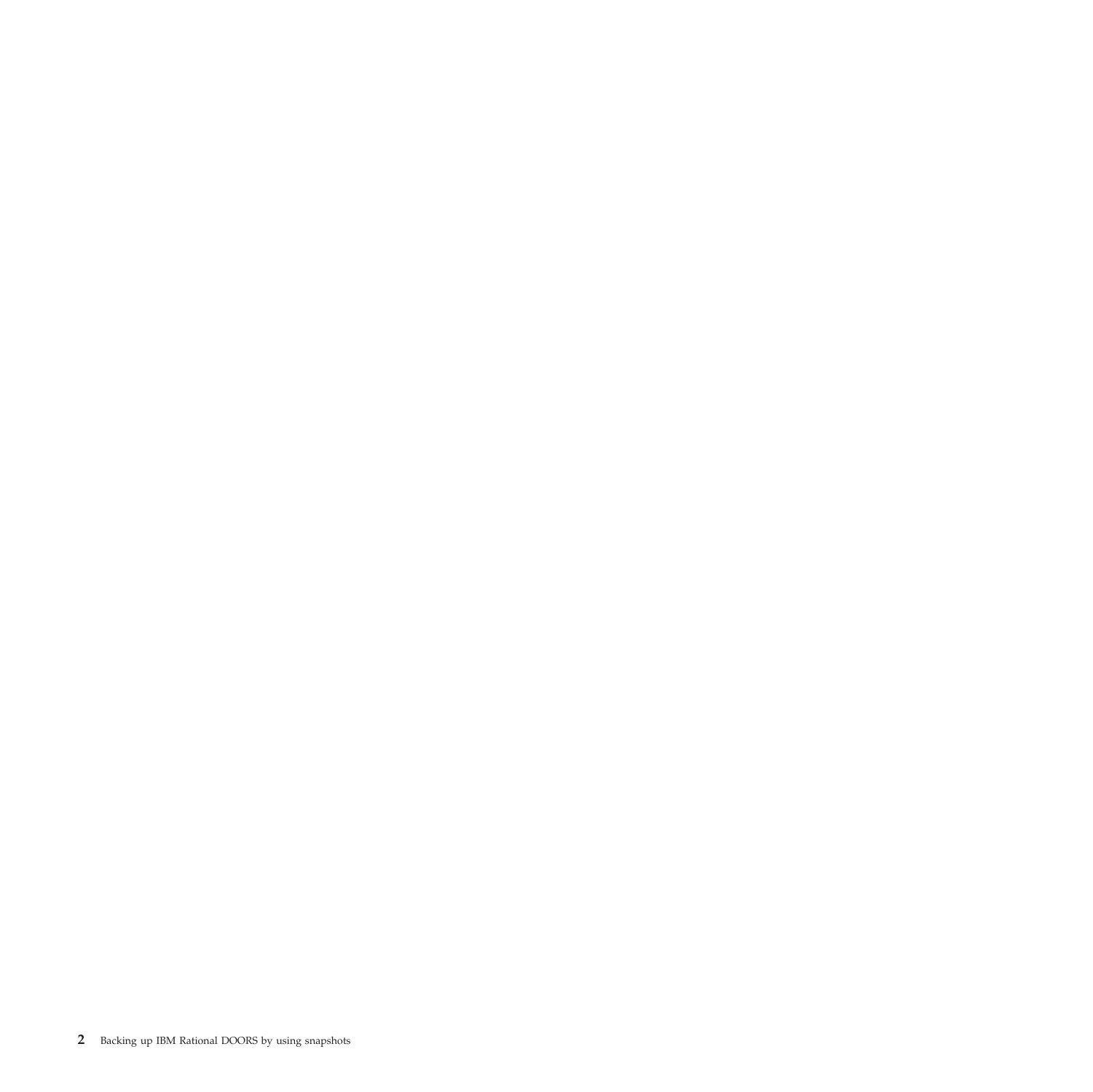### <span id="page-6-0"></span>**Chapter 2. Introduction**

Every business needs to have a backup strategy that strikes a balance between ensuring the integrity of its data and minimizing the disruption to its ongoing operations. For the many businesses that have Rational DOORS as the cornerstone of their success, one of the major challenges facing system administrators is how to integrate backing up Rational DOORS into their work schedules. The following process shows you an efficient way to back up your Rational DOORS database using snapshots.

- 1. Stop the Rational DOORS database server. Before you stop the Rational DOORS database server, make sure all your users are disconnected. When you stop the server, users will lose any unsaved changes and will need to restart their Rational DOORS client.
- 2. Take a snapshot of the data.
- 3. Restart the database server.
- 4. Back up the snapshot of the data while the Rational DOORS database itself continues to be available to your users.

IBM Rational carried out tests on Windows 2003 and Solaris. Instructions and information about each test is contained in the following sections:

- Backing up a Windows 2003 database
- Backing up a Solaris database

Though we did not run any tests on  $Linux^{\circ}$  and HP-UX, this paper also contains information about them:

• Backing up a Linux/HP-UX database

If your operating system is not included in this paper, a similar procedure might work for your system, but it has not been tested.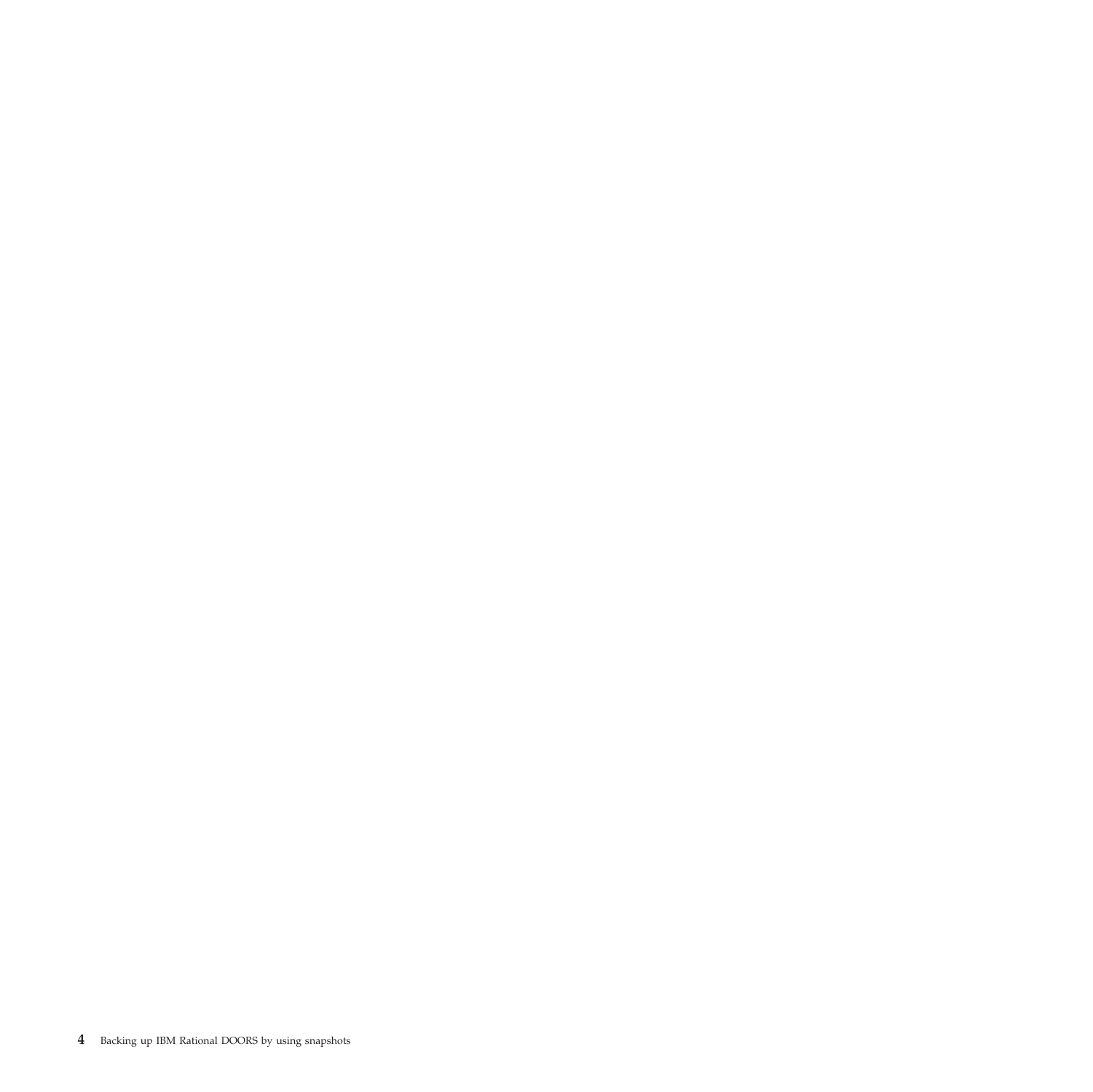### <span id="page-8-0"></span>**Chapter 3. Backing up a Windows 2003 database**

There is a Microsoft® command-line tool called VShadow that allows you to take a snapshot of a Windows 2003 Rational DOORS database. It is included in the Microsoft Windows SDK for Windows Vista, which you can download from http://msdn.microsoft.com/windowsvista. For information about VShadow, follow this link: http://msdn2.microsoft.com/en-us/library/bb530725(VS.85).aspx.

In trials, IBM Rational used VShadow to back up a 60 GB Rational DOORS database where the database was offline for *less than 10 seconds*.

#### *Trial hardware and software configuration*

In the trials, we used the following hardware and software configuration:

- $\cdot$  Dell 2950
- Inter Xeon 3.20 GHz 2 Duals
- 4 GB Ram
- 1 X 80 GB hard disk drive
- 1 X 250 GB hard disk drive
- Win2003 Server SP2
- Partition size used: 220 GB

#### *Sample script*

This sample script (**vshadow.cmd**):

- 1. Stops the database server.
- 2. Deletes any old versions of the snapshot of the database.
- 3. Runs VShadow.exe to take a snapshot of the database.
- 4. Restarts the database server.

#### **vshadow.cmd**

This script takes two arguments: the drive or volume that you want to take the snapshot of and where to mount the snapshot. You can mount the snapshot either on another drive or an empty folder on an NTFS partition. The folder can also be on the same drive as the original Rational DOORS data.

```
setlocal
if NOT "%CALLBACK SCRIPT%"=="" goto :IS CALLBACK
@REM Stop DOORS DB service.
net stop "DOORS DB Server 8.3"
@REM Get the source and destination paths.
set SOURCE_VOLUME=%1
set DESTINATION VOLUME=%2
set CALLBACK SCRIPT=%~dpnx0
set TEMP_GENERATED_SCRIPT=GeneratedVarsTempScript.cmd
@REM Remove any existing snapshots of your target; you only want a snapshot of the db as it is now.
%~dp0\vshadow.exe -do=%SOURCE_VOLUME%
@REM Create the snapshot.
%~dp0\vshadow.exe -nw -p -script=%TEMP GENERATED SCRIPT% -exec=%CALLBACK SCRIPT% %SOURCE VOLUME%
del /f %TEMP_GENERATED_SCRIPT%
@goto :EOF
:IS_CALLBACK
setlocal
call %TEMP GENERATED SCRIPT%
%~dp0\vshadow.exe -el=%SHADOW_ID_1%,%DESTINATION_VOLUME%
@REM Restart DOORS DB server.
net start "DOORS DB Server 8.3"
```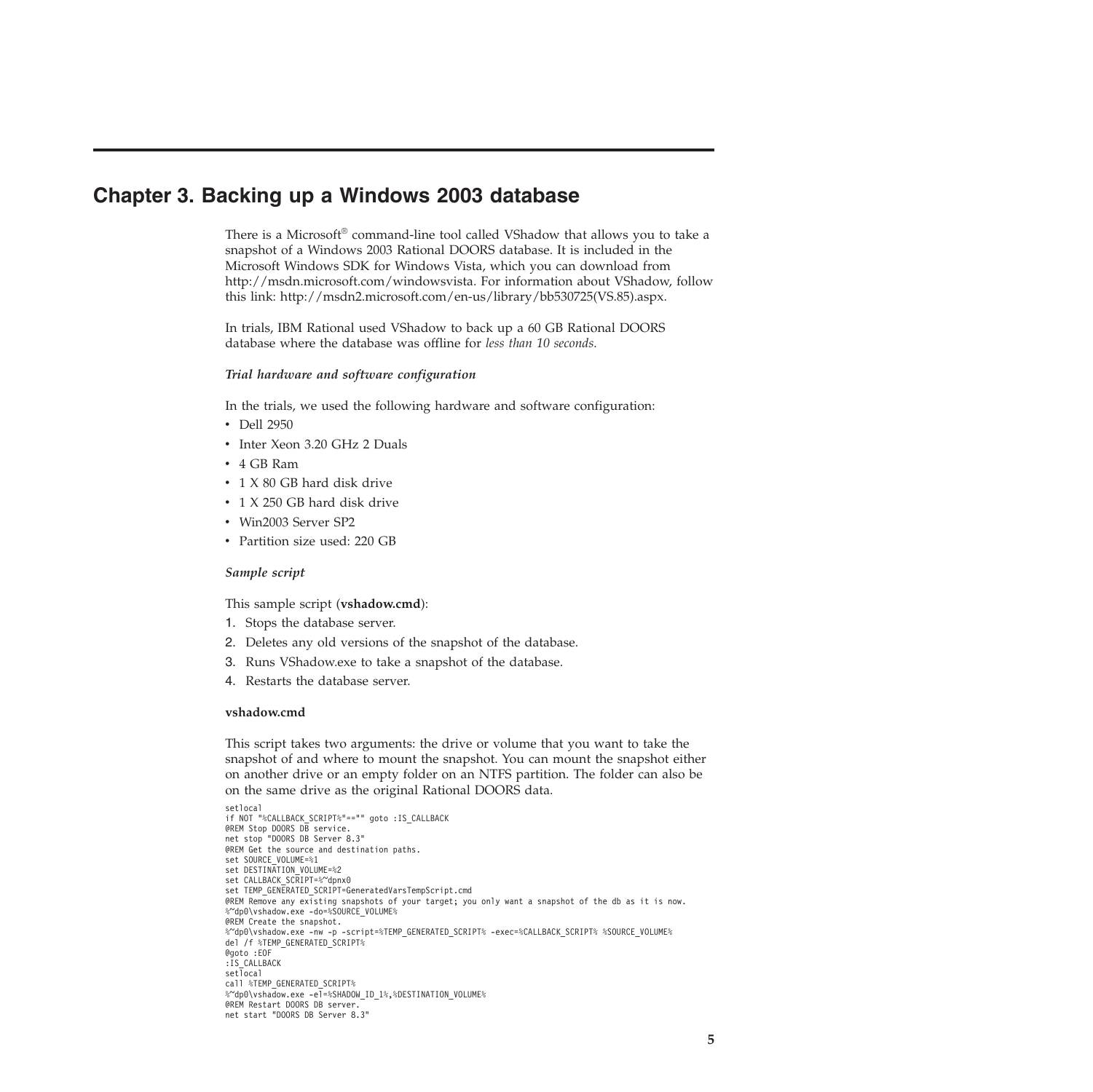**Note:** Scripts are included in a smaller font to minimize the number of unnecessary line, which can result in the script not working.

#### *Hints and tips*

- The original Rational DOORS database and the snapshot must both be on the same physical machine.
- v If you need to restore a backup, you need to restore to the location of the original data, not the location of the snapshot.
- v Although the snapshot only takes a small amount of time, it is always best to run the script out of hours. If your business does not recognize the concept of "out of hours", run the script when the database is being used the least. Although the database is only offline for a short time, backing up the snapshot places a load on the disk that can affect the performance of your Rational DOORS database.
- v Depending on the amount of activity on the Rational DOORS database, the disk space needed for the snapshot should be between 10% and 20% of the partition's total size. If there is little usage, the disk space can be even smaller.
- v Rational recommends that you have only Rational DOORS data on the partition.
- If there is a power failure during the backup, the backup will fail. Rational recommends that you use an APC RS high performance backup and protection system, or the equivalent.

#### *Performing your own backup*

#### **Backing up your Windows 2003 Rational DOORS database:**

- 1. Make a copy of the sample VShadow command script and customize it to the demands of your environment.
- 2. Choose a time to run your script.
- 3. Run the script and create the snapshot.
- 4. While your users continue to use the Rational DOORS database, back up the snapshot.
- 5. When the backup has completed, it is good practice to free up disk space by deleting the snapshot.

You can automate this procedure by splitting it into a pair of related scripts, running one as a pre-snapshot script, and the other as a post-snapshot script.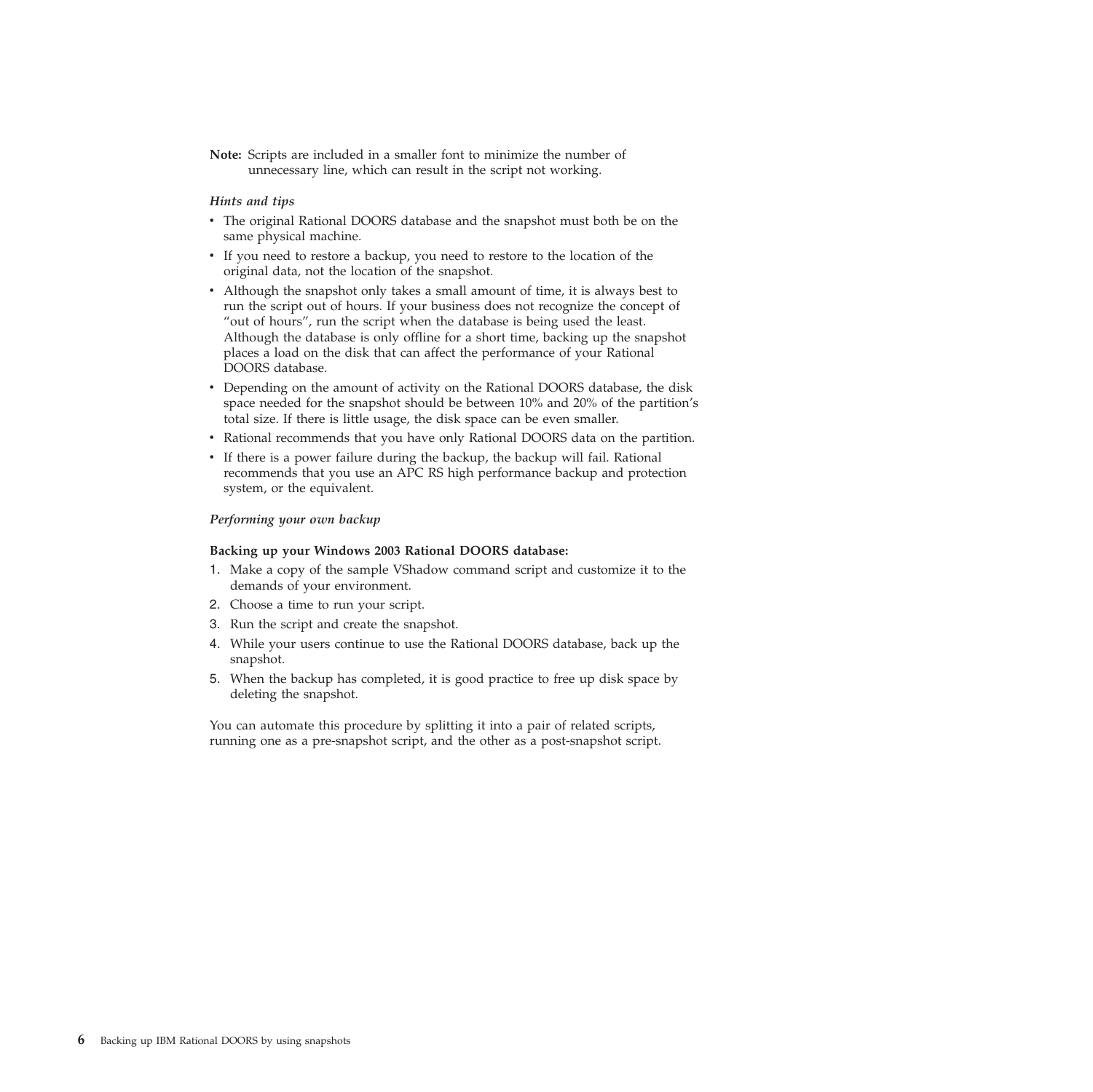# <span id="page-10-0"></span>**Chapter 4. Backing up a Solaris database**

A command-line tool called UFS Snapshot is available as part of the Solaris product. With it, you can take a snapshot of a Solaris Rational DOORS database.

In trials, IBM Rational used UFS Snapshot to back up a range of databases from 1 GB to 60 GB, with the following results:

*Table 1. UFS Snapshot times*

| Database size | Elapsed time for snapshot |
|---------------|---------------------------|
| $1$ GB        | 10 seconds                |
| $5$ GB        | 10 seconds                |
| $10$ GB       | 10.2 seconds              |
| $20$ GB       | 57 seconds                |
| $40$ GB       | 64 seconds                |
| 60 GB         | 70 seconds                |

#### *Trial hardware and software configuration*

In the trials, we used the following hardware and software configuration:

|  |  | Table 2. Hardware and software configuration |
|--|--|----------------------------------------------|
|  |  |                                              |

| Smaller back ups                            | Larger backups                              |
|---------------------------------------------|---------------------------------------------|
| Sun SFV125                                  | Sun V240                                    |
| 1 X 1 GHz UltraSPARCIIIi processor          | 2 X 1.5 GHz UltraSPARCIIIi processor        |
| 2 GB Ram                                    | 4-way Superscalar                           |
| 2 X 73 GB hard disk drive (software raid 1) | 4 GB Ram                                    |
| OS Solaris 10                               | 4 X 73 GB hard disk drive (software raid 1) |
| 44 GB Partition                             | OS Solaris 10                               |
|                                             | 200 GB Software Raid Partition              |

**Note:** As a rule, Rational has found that the configuration is not crucial to the time it takes to take the snapshot. Rather, it is the size of the Rational DOORS database that is the single most important factor.

#### *Sample scripts*

The following two scripts are sample scripts:

- doors.txt
- v **ufs\_snapshot.txt**

The doors.txt script stops and starts the Rational DOORS server, and ufs\_snapshot.txt calls doors.txt and performs the snapshot.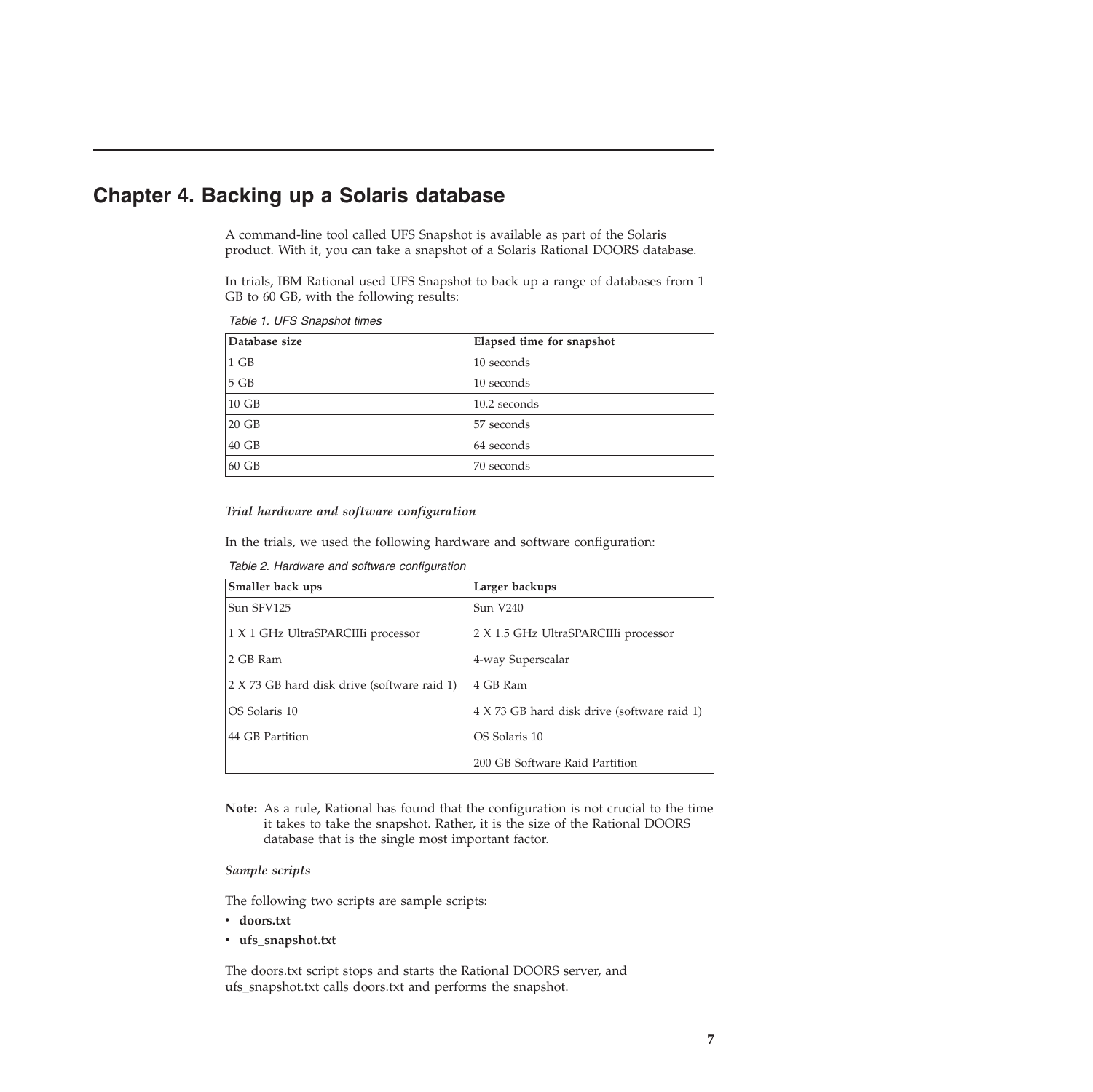```
doors.txt
```

```
#!/bin/sh
# Start/stop script for UNIX DOORS DB server
# Set config parameters
# Set the DOORS username, normally doors
DOORSUSER=doors
# Set tcp port server will run on
PORTNUMBER=36677
# Set location of DOORS installation
DOORSHOME=/path/to/doors
# Set location of DOORS data
SERVERDATA=/path/to/doorsdata
# Add DOORS bin folder to path
PATH=$PATH:$DOORSHOME/bin
export PORTNUMBER DOORSHOME LOCALDATA SERVERDATA PATH
# On Solaris we need to use the right echo, shell built in doesn't support -n
if [ `uname` = SunOS ]
then
 ECHO=/usr/ucb/echo
else
 ECHO=/usr/bin/echo
fi
ERSPID=`pgrep -x doorsd`
case $1 in
start) if [ -x $DOORSHOME/bin/doorsd ]
        then
          if [ -n "$ERSPID" ]
          then
            $ECHO "DOORS DB server already running: PID $ERSPID"
            exit 1
          else
            $ECHO -n "Starting DOORS Database Server: "
            su doorsd -c "$DOORSHOME/bin/doorsd -inactiveClientPoll 3600 > /dev/null &" && echo started || echo failed
          fi
        fi
        ;;
stop) if [ -x $DOORSHOME/bin/dbadmin ]
        then
        if [ -n "$ERSPID" ]
        then
         $ECHO -n "Stopping Doors Database Server PID $ERSPID: "
          su $DOORSUSER -c "$DOORSHOME/bin/dbadmin -d $PORTNUMBER@localhost -K" && echo stopped || echo failed
        else
          echo "DOORS Database not running."
          exit 1
        fi
      fi
        ;;
status) if [ -n "$ERSPID" ]
        then
          $ECHO "DOORS Database running: PID $ERSPID"
        else
          $ECHO "DOORS Database not running"
        fi
        ;;
*) echo "Useage: $0 [start|stop|status]"
        ;;
esac
exit 0
ufs_snapshot.txt
#!/bin/sh
# Script for creating Solaris UFS snapshot of DOORS for backup
```

```
# Location of DOORS start/stop script
DOORS_SCRIPT=/path/to/script
# Mount point of UFS file system to be snapped
BACKUP_VOLUME=/mount/point
# Location of backing store, this must be on a partition with
# enough space to hold the changes 10-20% of the size of the
# partition being snapped is common but depends on useage
BACKING_STORE=/path/to/buffer_file
# Where to mount the snapshot, it is this we will then back up,
# be aware that any backup will have this path so a restore will
# need to be relocated to the appropriate location
BACKUP_MOUNT=/backup/mount/point
```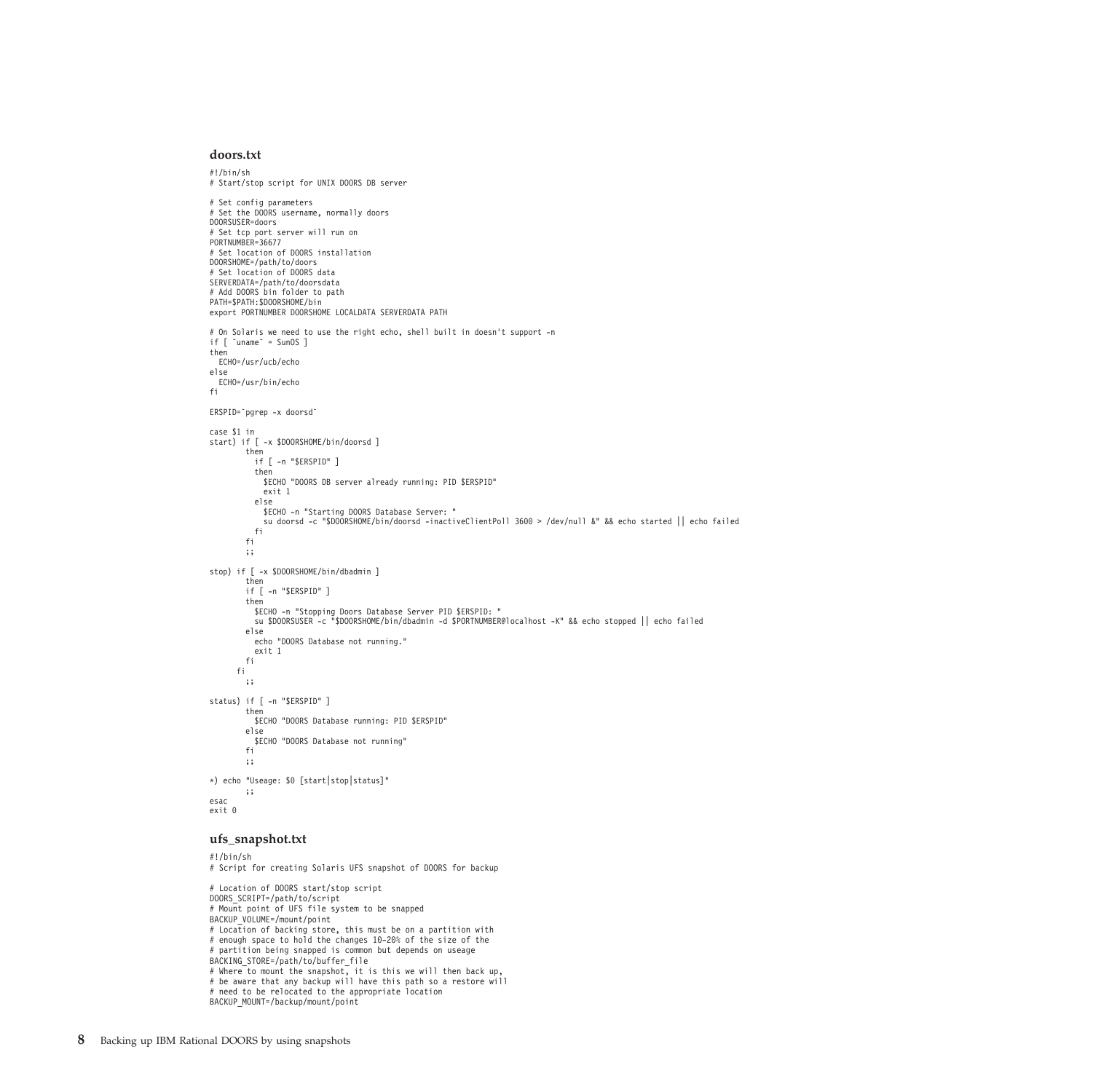```
SNAP_SCRIPT=`basename $0`
case $SNAP_SCRIPT
in
 backup_snapshot) if [ "$#" -ne 1 ]
                    then
                         echo "Useage: backup_snapshot [create|remove]"
                         exit 1
                    fi
                    MODE=$1
  ;;
backup_snapshot_create) MODE=create
                    ;;
  backup snapshot remove) MODE=remove
                    ;;
esac
case $MODE
in
 create) if [ `fssnap -i $BACKUP VOLUME | wc -l` -ne 0 ]
  then
     echo "Snapshot already exists for volume: $BACKUP_VOLUME"
    $SNAP_SCRIPT remove
   fi
   $DOORS_SCRIPT stop
   echo "Setting up snapshot of $BACKUP_VOLUME"
   VDEV=`fssnap -F ufs -o bs=$BACKING_STORE,unlink $BACKUP_VOLUME`
mount -F ufs -o ro $VDEV $BACKUP_MOUNT
   $DOORS_SCRIPT start
   ;;
  remove) echo "Removing snapshot of $BACKUP_VOLUME"
   umount $BACKUP_MOUNT && fssnap -d $BACKUP_VOLUME || echo "Couldn't unmount $BACKUP_VOLUME"
  ;;
*) echo "Useage: backup_snapshot [create|remove]"
     exit 1
     ;;
esac
```
exit 0

#### *Hints and tips*

- v The original Rational DOORS database and the snapshot must both be on the same physical machine.
- v If you need to restore a backup, you need to restore to the location of the original data, not the location of the snapshot.
- v Although the snapshot only takes a small amount of time, it is always best to run the script out of hours. If your business does not recognize the concept of "out of hours", run the script when the database is being used the least. Although the database is only offline for a short time, backing up the snapshot places a load on the disk that can affect the performance of your Rational DOORS database.
- v Depending on the amount of activity on the Rational DOORS database, the disk space needed for the snapshot should be between 10% and 20% of the partition's total size. If there is little usage, the disk space can be even smaller.
- v Rational recommends that you have only Rational DOORS data on the partition.
- If there is a power failure during the backup, the backup will fail. Consider using an APC RS high performance backup and protection system, or the equivalent.

#### *Performing your own backup*

#### **Backing up your Solaris Rational DOORS database:**

- 1. Make a copy of the sample command scripts and customize them to the demands of your environment.
- 2. Choose a time to run your script.
- 3. Log in as a superuser.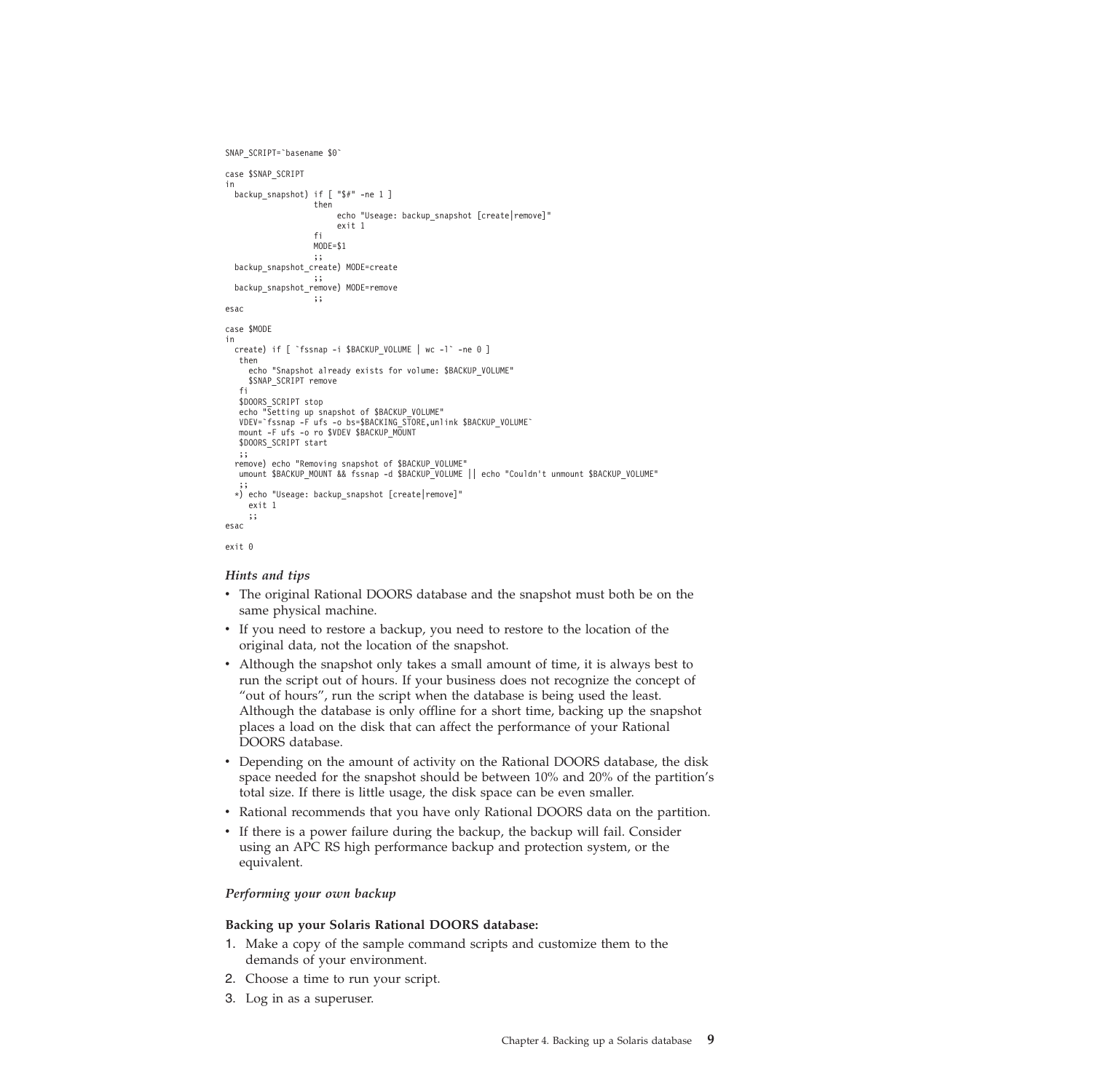- 4. Run the scripts and create the snapshot.
- 5. While your users continue to use the Rational DOORS database, back up the snapshot.
- 6. When the backup has completed, it is good practice to free up disk space by deleting the snapshot.

You can automate this procedure by splitting it into a pair of related scripts, running one as a pre-snapshot script, and the other as a post-snapshot script.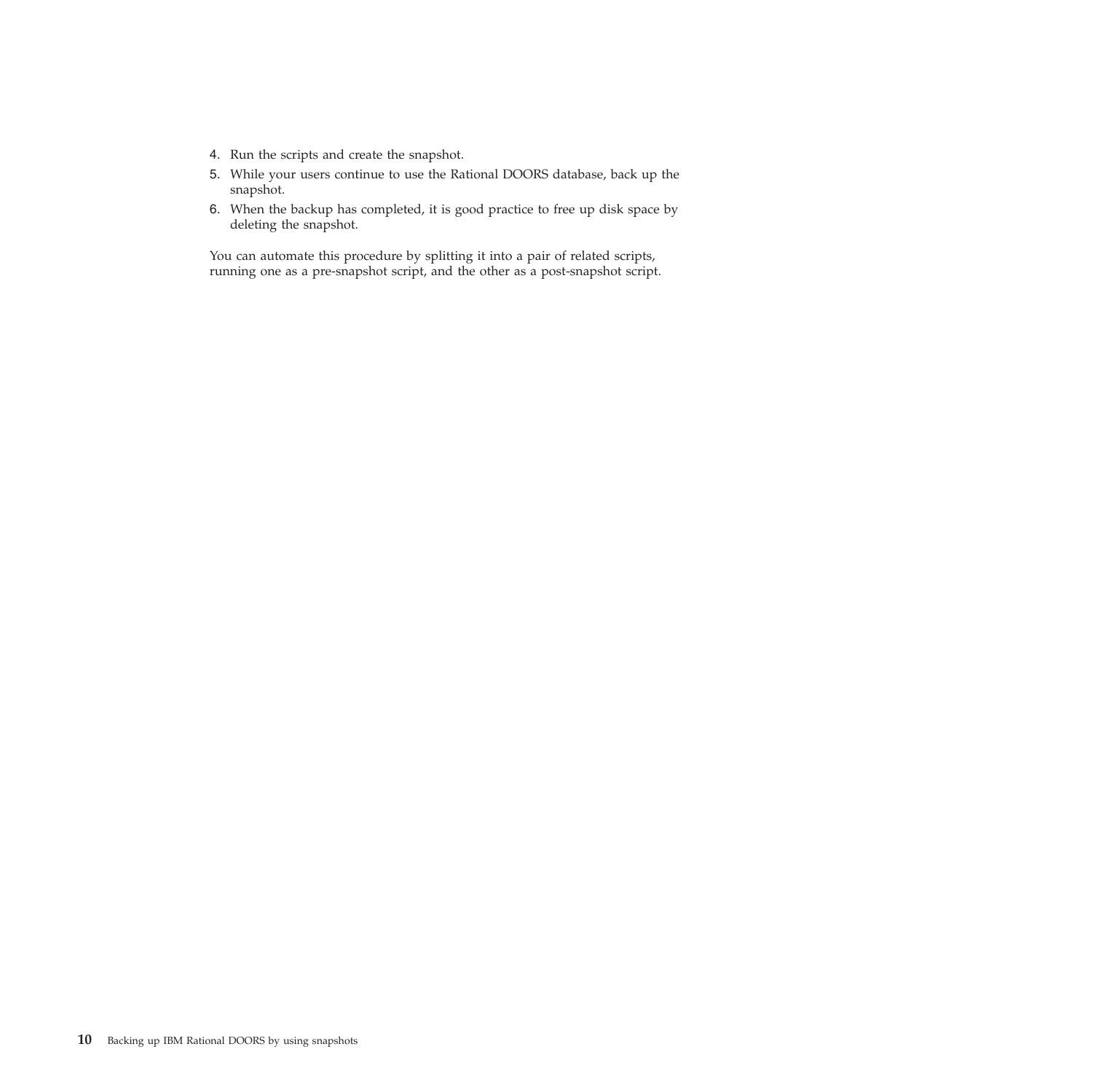### <span id="page-14-0"></span>**Chapter 5. Backing up a Linux/HP-UX database**

Rational has not run any tests on using snapshots to back up a Linux Rational DOORS database or an HP-UX database. However, we have found that there is a Linux tool that allows you to take snapshots, and we have included sample scripts for you to customize to your own environment.

A tool called Logical Volume Manager (LVM) is available as part of the Linux product. You can use it to take a snapshot of a Linux Rational DOORS database.

#### *Sample scripts*

The following two scripts are sample scripts:

- v **doors.txt**
- **lvm.txt**

The doors.txt script stops and starts the Rational DOORS server, and lvm.txt calls doors.txt and performs the snapshot.

Although these scripts are primarily for a Linux database, you can amend them for use in an HP-UX environment.

#### **doors.txt**

```
#!/bin/sh
# Start/stop script for UNIX DOORS DB server
# Set config parameters
# Set the DOORS username, normally doors
DOORSUSER=doors
# Set tcp port server will run on
PORTNUMBER=36677
# Set location of DOORS installation
DOORSHOME=/path/to/doors
# Set location of DOORS data
SERVERDATA=/path/to/doorsdata
# Add DOORS bin folder to path
PATH=$PATH:$DOORSHOME/bin
export PORTNUMBER DOORSHOME LOCALDATA SERVERDATA PATH
# On Solaris we need to use the right echo, shell built in
# doesn't support -n
if [ \therefore \therefore \therefore \therefore \therefore \therefore \therefore \therefore \therefore \therefore \therefore \therefore \therefore \therefore \therefore \therefore \therefore \therefore \therefore \therefore \therefore \therefore \therefore \therefore \therefore \therefore \therefore \therefore \therefore \therefore \therefore \therefore \therefore \therefore \therefore \thereforethen
  ECHO=/usr/ucb/echo
else
  ECHO=/usr/bin/echo
fi
ERSPID=`pgrep -x doorsd`
case $1 in
start) if [ -x $DOORSHOME/bin/doorsd ]
          then
             if [ -n "$ERSPID" ]
             then
               $ECHO "DOORS DB server already running: PID $ERSPID"
                exit 1
             else
               $ECHO -n "Starting DOORS Database Server: "
                su doorsd -c "$DOORSHOME/bin/doorsd -inactiveClientPoll 3600 > /dev/null &" && echo started || echo failed
             fi
          fi
          ;;
stop) if [ -x $DOORSHOME/bin/dbadmin ]
           then
           if [ -n "$ERSPID" ]
           then
             $ECHO -n "Stopping Doors Database Server PID $ERSPID: "
```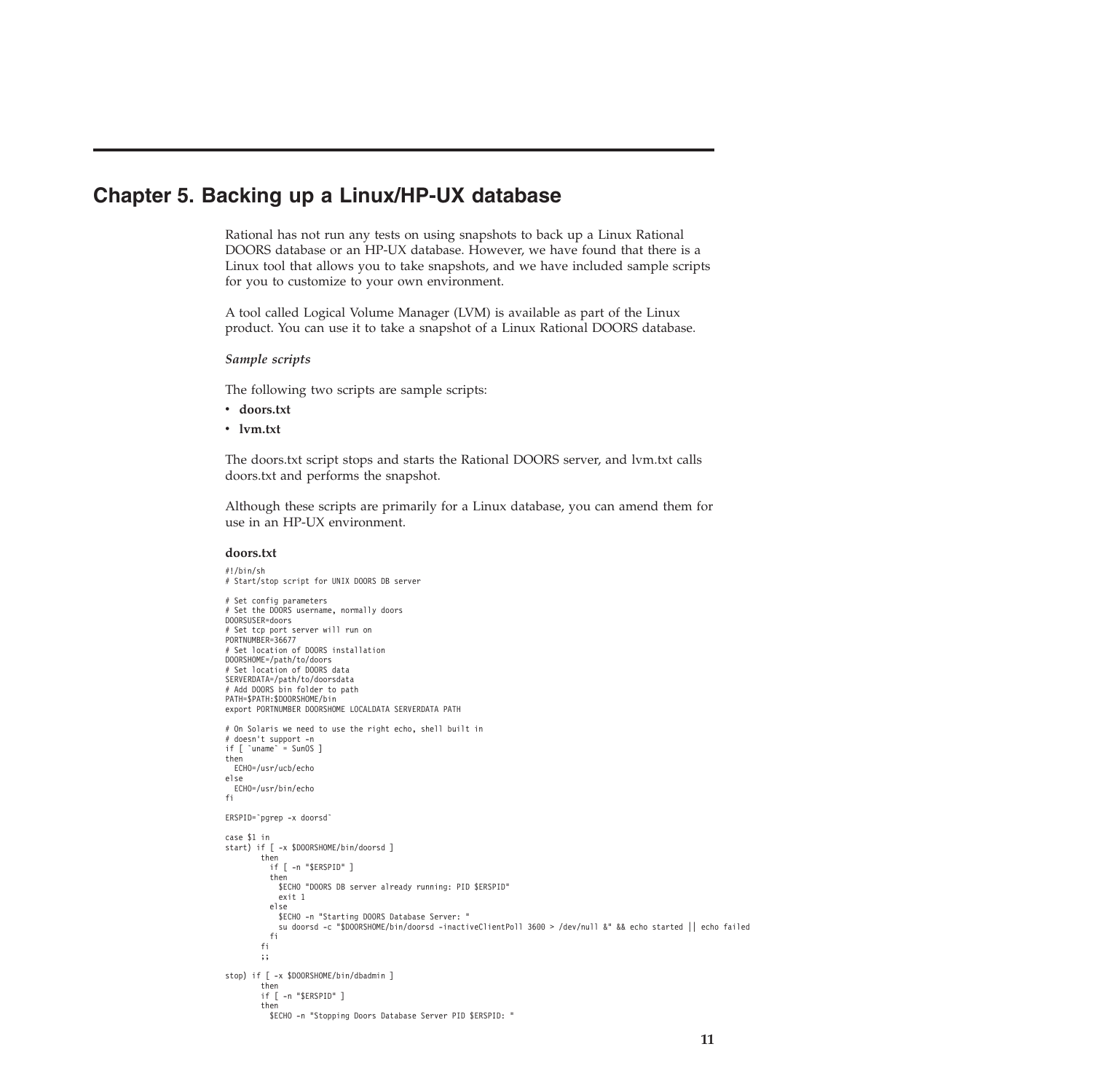```
su $DOORSUSER -c "$DOORSHOME/bin/dbadmin -d $PORTNUMBER@localhost -K" && echo stopped || echo failed
        else
         echo "DOORS Database not running."
         exit 1
        fi
     fi
        ;;
status) if [ -n "$ERSPID" ]
        then
         $ECHO "DOORS Database running: PID $ERSPID"
        else
         $ECHO "DOORS Database not running"
        fi
        ;;
*) echo "Useage: $0 [start|stop|status]"
       ;;
esac
exit 0
```
#### **lvm.txt**

```
#!/bin/sh
# Script for creating Linux LVM snapshots of DOORS for
# backup - this script can be adapted for HP-UX.
# Location of DOORS start/stop script
DOORS_SCRIPT=/path/to/script
# Volume group that contains the logical volume
VOLUME_GROUP=VolGrp01
# Logical volume to be snapped
BACKUP_VOLUME=LogVol01
# Amount of space to allocate to the snapshot to buffer the
# changes on the live volume. This is commonly 10-20% of the
# size of the original volume depending on useage. The following
# would assign 10 gigabytes.
SIZE=10G
# Name of backup volume
NAME=backup
# Where to mount the snapshot, it is this we will then back up,
# be aware that any backup will have this path so a restore will
# need to be relocated to the appropriate location
BACKUP_MOUNT=/backup/mount/point
SNAP_SCRIPT=`basename $0`
case $SNAP_SCRIPT
in
 backup_snapshot) if [ "$#" -ne 1 ]
                   then
                         echo "Useage: backup_snapshot [create|remove]"
                         exit 1
                   fi
                   MODE=$1
                    ;;
  backup_snapshot_create) MODE=create
                   ;;
  backup_snapshot_remove) MODE=remove
                   ;;
esac
case $MODE
in
 create) if lvdisplay /dev/$VOLUME_GROUP/$NAME > /dev/null 2>&1
  then
     echo "Snapshot already exists for volume: $BACKUP VOLUME"
     $SNAP_SCRIPT remove
   fi
  $DOORS_SCRIPT stop
  echo "Setting up snapshot of $BACKUP_VOLUME"
  lvcreate --size $SIZE --snapshot --name $NAME /dev/$VOLUME_GROUP/$BACKUP_VOLUME
  mount -o ro /dev/$VOLUME_GROUP/$NAME $BACKUP_MOUNT
  $DOORS_SCRIPT start
  ;;
  remove) if lvdisplay /dev/$VOLUME_GROUP/$NAME > /dev/null 2>&1
  then
     echo "Removing snapshot of $BACKUP_VOLUME"
     umount $BACKUP_MOUNT && lvremove /dev/$VOLUME_GROUP/$NAME || echo "Couldn't unmount $NAME"
  else
     echo "No snapshot of $BACKUP_VOLUME found"
  fi
  ;;
*) echo "Useage: backup_snapshot [create|remove]"
```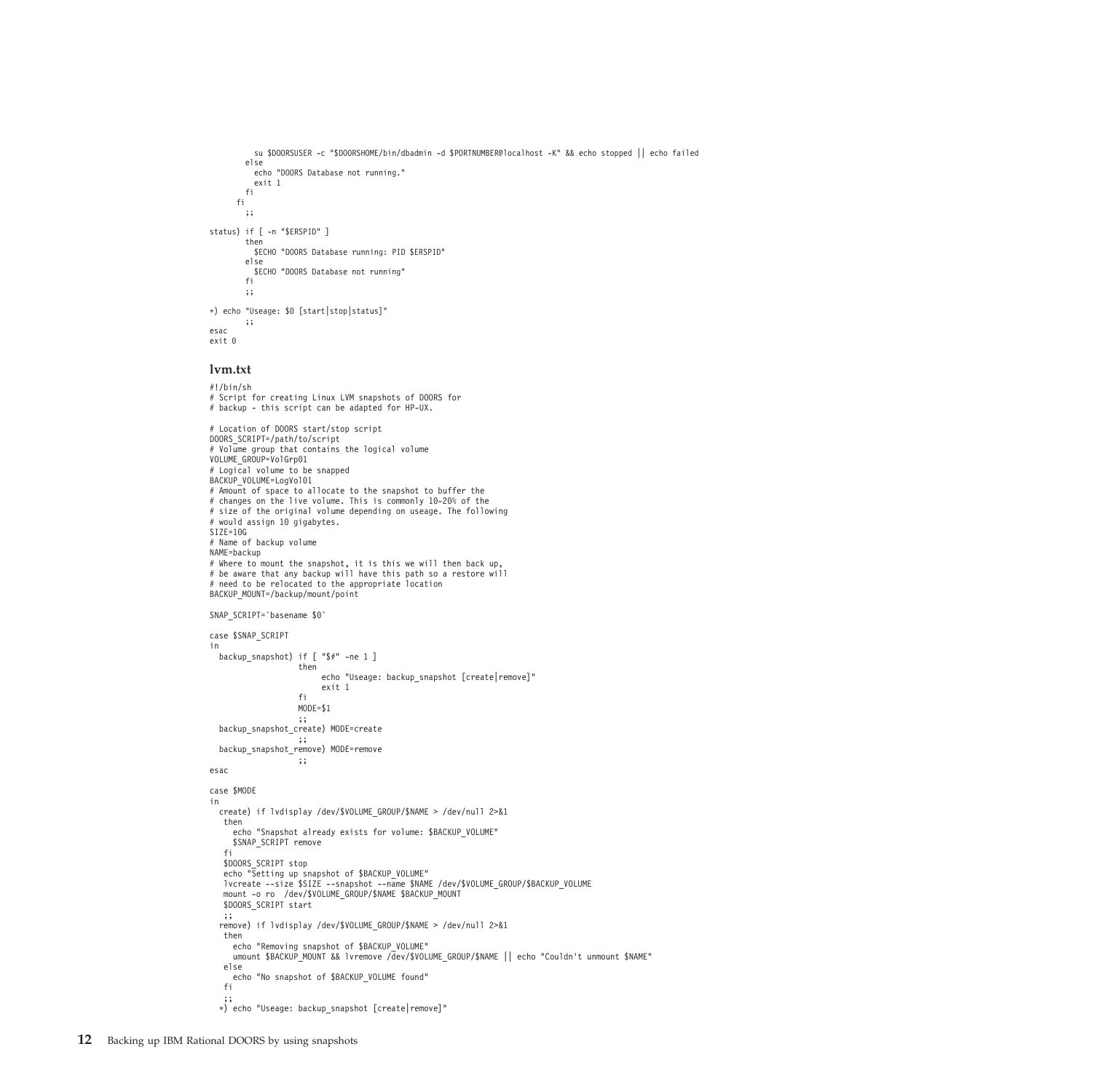```
exit 1
     ;;
esac
```
exit 0

#### *Hints and tips*

- The original Rational DOORS database and the snapshot must both be on the same physical machine.
- v If you need to restore a backup, you need to restore to the location of the original data, not the location of the snapshot.
- v Although the snapshot only takes a small amount of time, it is always best to run the script out of hours. If your business does not recognize the concept of "out of hours", run the script when the database is being used the least. Although the database is only offline for a short time, backing up the snapshot places a load on the disk that can affect the performance of your Rational DOORS database.
- v Depending on the amount of activity on the Rational DOORS database, the disk space needed for the snapshot should be between 10% and 20% of the total partition size. If there is little usage, the disk space can be even smaller.
- The partition containing the Rational DOORS data should not be the same size as the volume. Space on the same volume is needed to store the snapshot.
- v Rational recommends that you have only Rational DOORS data on the partition.
- If there is a power failure during the backup, the backup will fail. Consider using an APC RS high performance backup and protection system, or the equivalent.

#### *Performing your own backup*

#### **Backing up your Linux/HP-UX Rational DOORS database:**

- 1. Make a copy of the sample command scripts and customize them to the demands of your environment.
- 2. Choose a time to run your script.
- 3. Log in as a superuser.
- 4. Run the scripts and create the snapshot.
- 5. While your users continue to use the Rational DOORS database, back up the snapshot.
- 6. When the backup has completed, it is good practice to free up disk space by deleting the snapshot.

You can automate this procedure by splitting it into a pair of related scripts, running one as a pre-snapshot script, and the other as a post-snapshot script.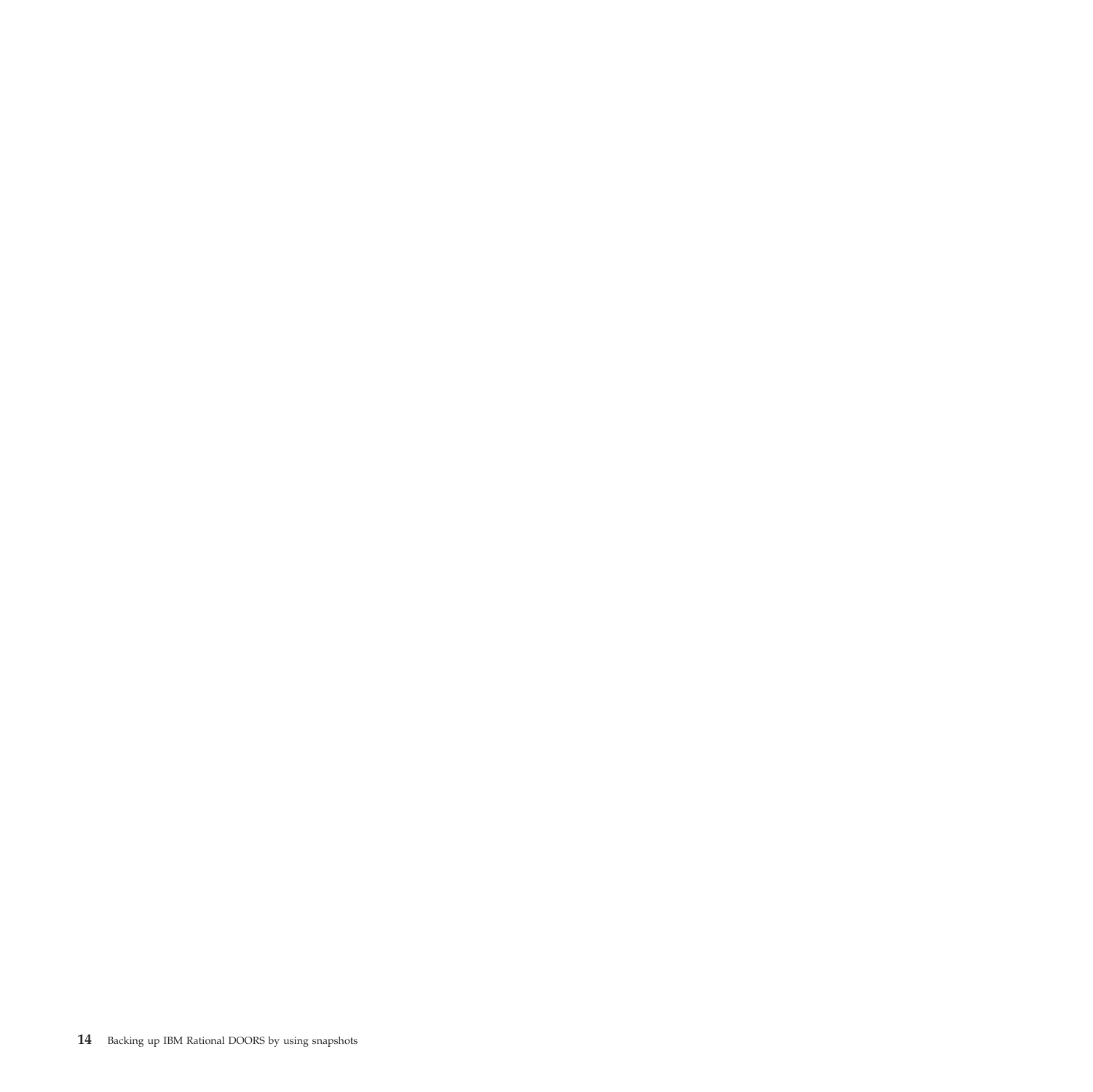# <span id="page-18-0"></span>**Chapter 6. Summary**

Intelligent use of available snapshot technology allows you to maintain the integrity of your Rational DOORS data while minimizing the disruption to your work schedules.

Rational has tested Windows 2003 and Solaris, but if you are using a different operating system, there may be similar tools available for you to use. Taking the approach outlined in this paper, you may be able to devise your own solutions.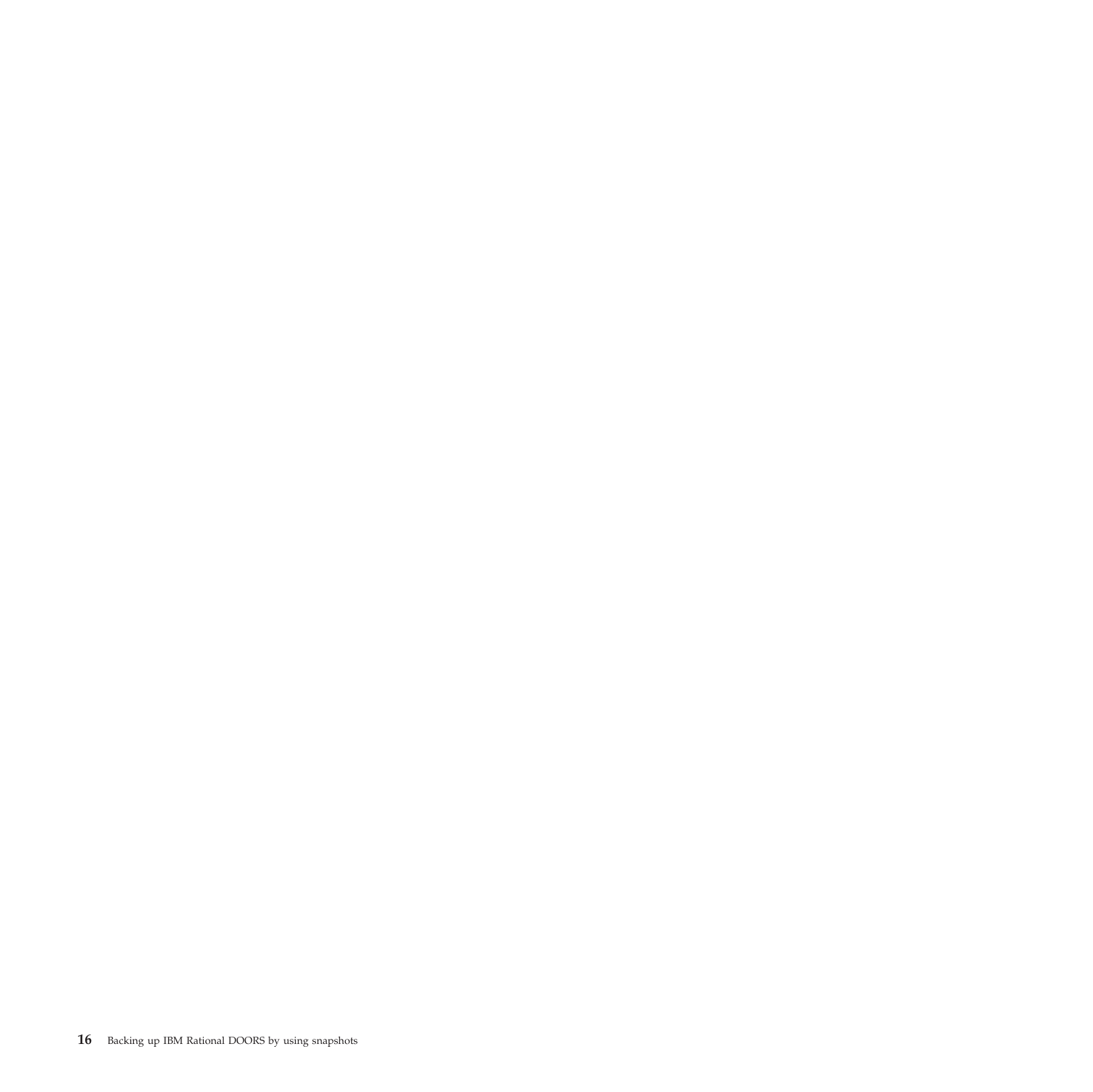### <span id="page-20-0"></span>**Notices**

© Copyright IBM Corporation 2009.

U.S. Government Users Restricted Rights - Use, duplication or disclosure restricted by GSA ADP Schedule Contract with IBM Corp.

This information was developed for products and services offered in the U.S.A.

IBM may not offer the products, services, or features discussed in this documentation in other countries. Consult your local IBM representative for information on the products and services currently available in your area. Any reference to an IBM product, program, or service is not intended to state or imply that only that IBM product, program, or service may be used. Any functionally equivalent product, program, or service that does not infringe any IBM intellectual property right may be used instead. However, it is the user's responsibility to evaluate and verify the operation of any non-IBM product, program, or service.

IBM may have patents or pending patent applications covering subject matter described in this document. The furnishing of this document does not grant you any license to these patents. You can send license inquiries, in writing, to:

*IBM Director of Licensing IBM Corporation North Castle Drive Armonk, NY 10504-1785 U.S.A.*

For license inquiries regarding double-byte (DBCS) information, contact the IBM Intellectual Property Department in your country or send inquiries, in writing, to:

*IBM World Trade Asia Corporation Licensing 2-31 Roppongi 3-chome, Minato-ku Tokyo 106-0032, Japan*

**The following paragraph does not apply to the United Kingdom or any other country where such provisions are inconsistent with local law:** INTERNATIONAL BUSINESS MACHINES CORPORATION PROVIDES THIS PUBLICATION ″AS IS″ WITHOUT WARRANTY OF ANY KIND, EITHER EXPRESS OR IMPLIED, INCLUDING, BUT NOT LIMITED TO, THE IMPLIED WARRANTIES OF NON-INFRINGEMENT, MERCHANTABILITY OR FITNESS FOR A PARTICULAR PURPOSE. Some states do not allow disclaimer of express or implied warranties in certain transactions, therefore, this statement may not apply to you.

This information could include technical inaccuracies or typographical errors. Changes are periodically made to the information herein; these changes will be incorporated in new editions of the publication. IBM may make improvements and/or changes in the product(s) and/or the program(s) described in this publication at any time without notice.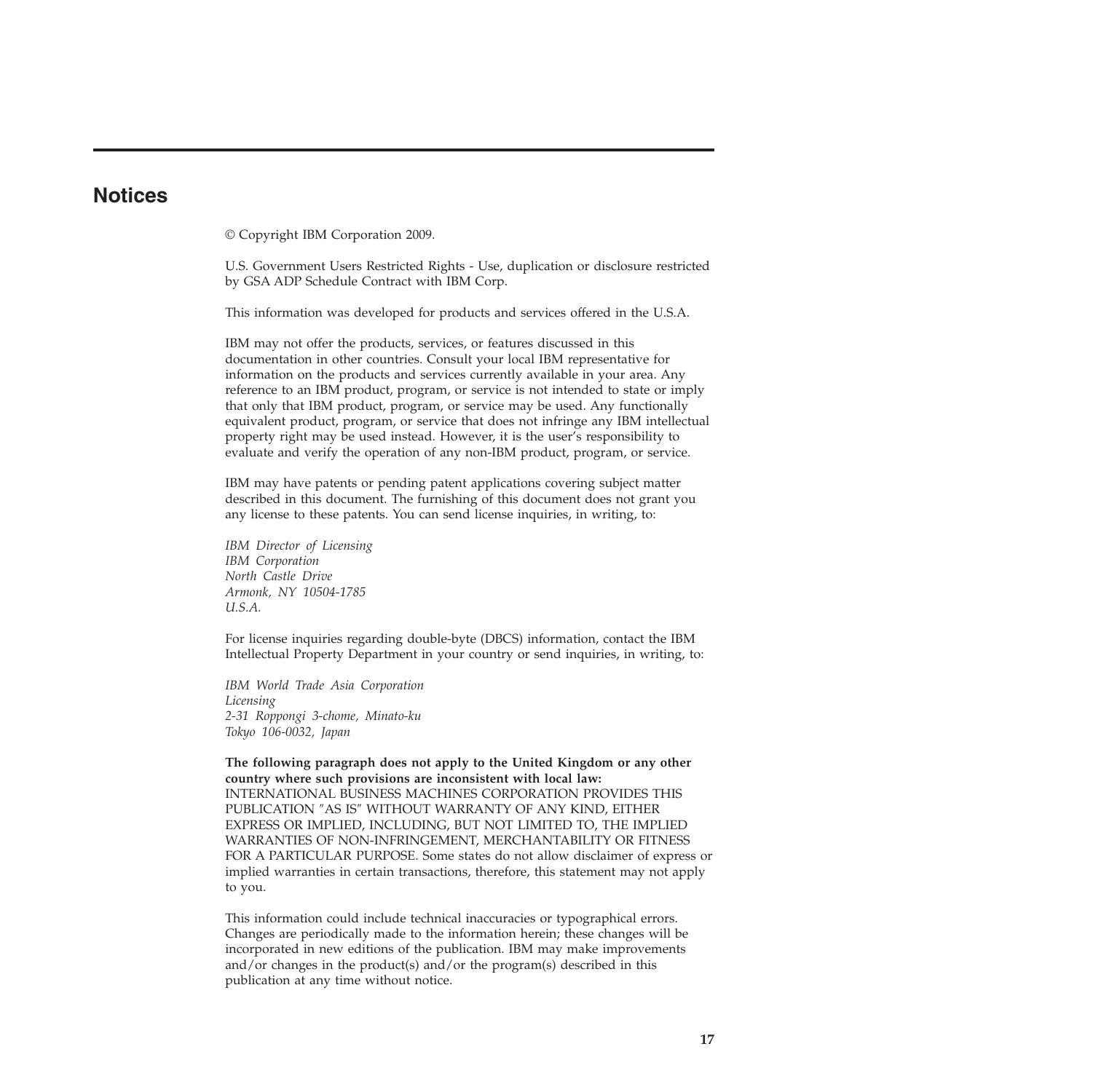Any references in this information to non-IBM Web sites are provided for convenience only and do not in any manner serve as an endorsement of those Web sites. The materials at those Web sites are not part of the materials for this IBM product and use of those Web sites is at your own risk.

IBM may use or distribute any of the information you supply in any way it believes appropriate without incurring any obligation to you.

Licensees of this program who wish to have information about it for the purpose of enabling: (i) the exchange of information between independently created programs and other programs (including this one) and (ii) the mutual use of the information which has been exchanged, should contact:

*Intellectual Property Dept. for Rational Software IBM Corporation 1 Rogers Street Cambridge, MA 02142 U.S.A.*

Such information may be available, subject to appropriate terms and conditions, including in some cases, payment of a fee.

The licensed program described in this document and all licensed material available for it are provided by IBM under terms of the IBM Customer Agreement, IBM International Program License Agreement or any equivalent agreement between us.

Any performance data contained herein was determined in a controlled environment. Therefore, the results obtained in other operating environments may vary significantly. Some measurements may have been made on development-level systems and there is no guarantee that these measurements will be the same on generally available systems. Furthermore, some measurements may have been estimated through extrapolation. Actual results may vary. Users of this document should verify the applicable data for their specific environment.

Information concerning non-IBM products was obtained from the suppliers of those products, their published announcements or other publicly available sources. IBM has not tested those products and cannot confirm the accuracy of performance, compatibility or any other claims related to non-IBM products. Questions on the capabilities of non-IBM products should be addressed to the suppliers of those products.

#### **Trademarks and service marks**

IBM, the IBM logo, and ibm.com are trademarks or registered trademarks of International Business Machines Corp., registered in many jurisdictions worldwide. Other product and service names might be trademarks of IBM or other companies. A current list of IBM trademarks is available on the Web at www.ibm.com/legal/ copytrade.html.

Linux is a registered trademark of Linus Torvalds in the United States, other countries, or both.

Microsoft and Windows are trademarks of Microsoft Corporation in the United States, other countries, or both.